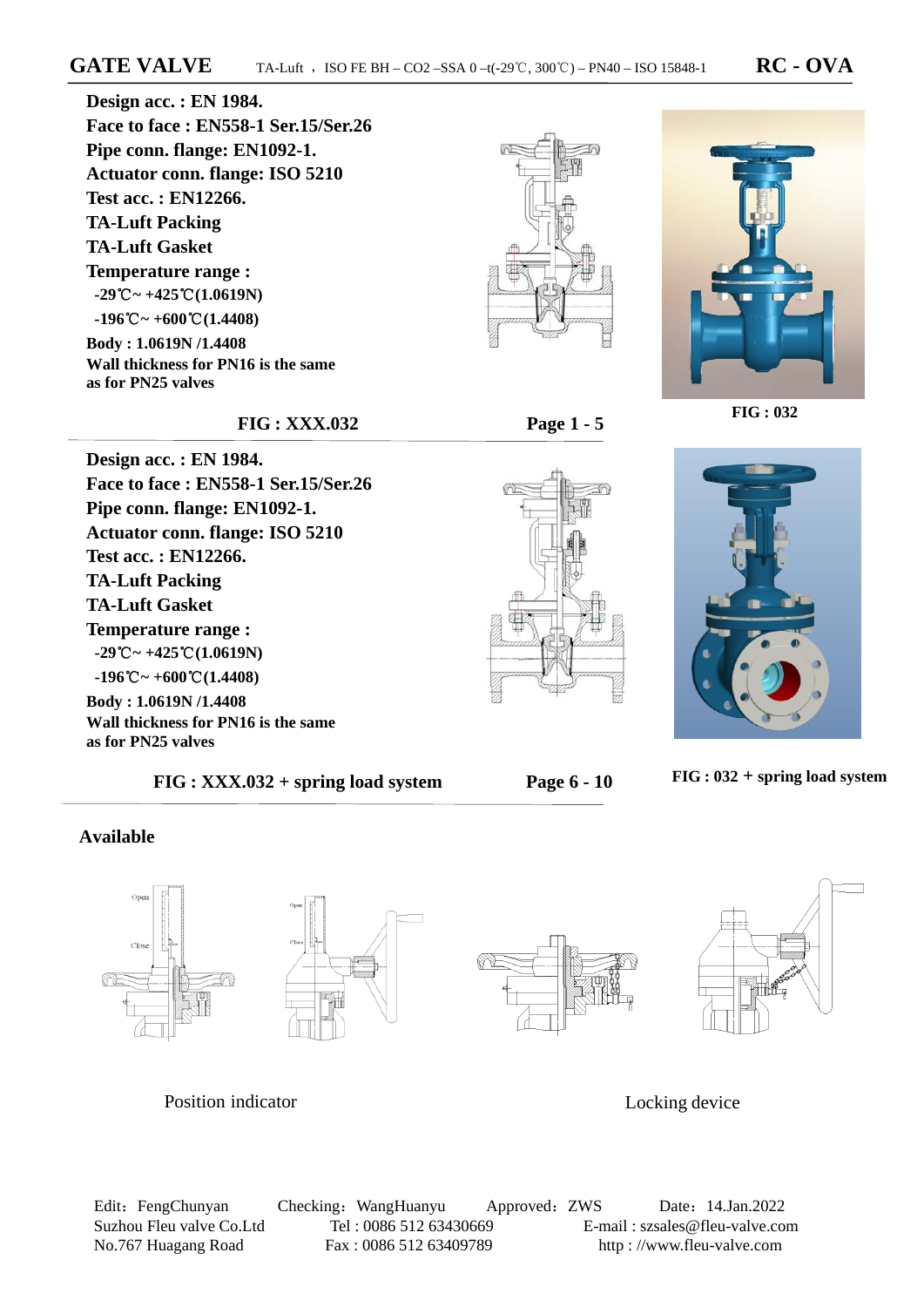

# **FIG. Pressure Material Range**  133.032 | PN16 | 1.0619N | DN50-DN125 134.032 PN25 1.0619N DN50-DN125 153.032 PN16 1.4408 DN50-DN125 154.032 PN25 1.4408 DN50-DN125

**Design acc. : EN 1984. Face to face : EN558-1 Ser.15 Pipe conn. flange: EN1092-1. Actuator conn. flange: ISO 5210 Test acc. : EN12266. TA-Luft Packing TA-Luft Gasket Temperature range : -29**℃**~ +425**℃**(1.0619N) -196**℃**~ +600**℃**(1.4408)** 

### Material list

| NO.                     | Part         |                                  | <b>Material</b>                   |
|-------------------------|--------------|----------------------------------|-----------------------------------|
|                         |              | FIG. 153.032 / 154.032           | FIG. 133.032/134.032              |
| $\mathbf{1}$            | Body         | $1.4408 / 1.4408 + STL (>DN100)$ | $1.0619N+13Cr$                    |
| $\overline{2}$          | Wedge        | 1.4408                           | $1.0619N+13Cr/1.4006(\leq DN100)$ |
| 3                       | Stem         | 1.4401                           | 1.4021                            |
| $\overline{\mathbf{4}}$ | Body seal    | <b>TA-Luft Gasket</b>            | <b>TA-Luft Gasket</b>             |
| 5                       | <b>Bolts</b> | A4-70                            | 1.7225(GC)                        |
| 6                       | Nut          | A4-70                            | 1.1181(YK)                        |
| $\overline{7}$          | Bonnet       | 1.4408                           | 1.0619N                           |
| 8                       | Packing      | TA-Luft Packing                  | TA-Luft Packing                   |
| 10                      | Fork bolt    | A4-70                            | 1.7225(GC)                        |
| 13                      | Gland flange | 1.4408                           | 1.0619N                           |
| 15                      | Stem nut     | 0.7040                           | 0.7040                            |
| 17                      | Handwheel    | 0.7040                           | 0.7040                            |
| 19                      | ISO-Flange   | 1.4401                           | C22.8                             |

### Dimension list

| PN    | DN  | L   | D <sub>1</sub> | K   | D   |               | h  | n              | $\varphi$ | Н   | W   | Stem              | ISO-   | Torque | Number  | Hub | WT.  |
|-------|-----|-----|----------------|-----|-----|---------------|----|----------------|-----------|-----|-----|-------------------|--------|--------|---------|-----|------|
|       |     |     |                |     |     |               |    |                |           |     |     |                   | flange | (N.m)  | of turn |     | (KG) |
|       | 65  | 270 | 122            | 145 | 185 |               | 18 | $\overline{4}$ | 18        | 425 | 250 | $Tr24 \times 5LH$ | F10    | 40     | 17      | 85  | 37.3 |
| 16    | 80  | 280 | 138            | 160 | 200 | 3             | 20 | 8              | 18        | 420 | 250 | $Tr24 \times 5LH$ | F10    | 45     | 19      | 95  | 40   |
|       | 100 | 300 | 158            | 180 | 220 | 3             | 20 | 8              | 18        | 480 | 250 | $Tr26 \times 5LH$ | F10    | 50     | 23      | 115 | 55.7 |
|       | 125 | 325 | 188            | 210 | 250 | $\rightarrow$ | 22 | 8              | 18        | 590 | 350 | $Tr26 \times 5LH$ | F10    | 80     | 29      | 145 | 77.3 |
|       | 65  | 270 | 122            | 145 | 185 | $\rightarrow$ | 22 | 8              | 18        | 425 | 250 | $Tr24 \times 5LH$ | F10    | 40     | 17      | 85  | 37.3 |
| 25    | 80  | 280 | 138            | 160 | 200 | $\rightarrow$ | 24 | 8              | 18        | 420 | 250 | $Tr24 \times 5LH$ | F10    | 45     | 19      | 95  | 40   |
|       | 100 | 300 | 162            | 190 | 235 |               | 24 | 8              | 22        | 500 | 250 | $Tr26 \times 5LH$ | F10    | 50     | 23      | 115 | 56.8 |
|       | 125 | 325 | 188            | 220 | 270 |               | 26 | 8              | 26        | 590 | 350 | $Tr26 \times 5LH$ | F10    | 80     | 29      | 145 | 85.1 |
| 16/25 | 50  | 250 | 102            | 125 | 165 |               | 20 | 4              | 18        | 340 | 200 | $Tr20\times4LH$   | F10    | 35     | 15      | 60  | 26.8 |

Note: The torque in the table does not contain safety factor.

No.767 Huagang Road Fax : 0086 512 63409789 http : //www.fleu-valve.com

Edit: FengChunyan Checking: WangHuanyu Approved: ZWS Date: 14.Jan.2022 Suzhou Fleu valve Co.Ltd Tel : 0086 512 63430669 E-mail : szsales@fleu-valve.com  $-1 -$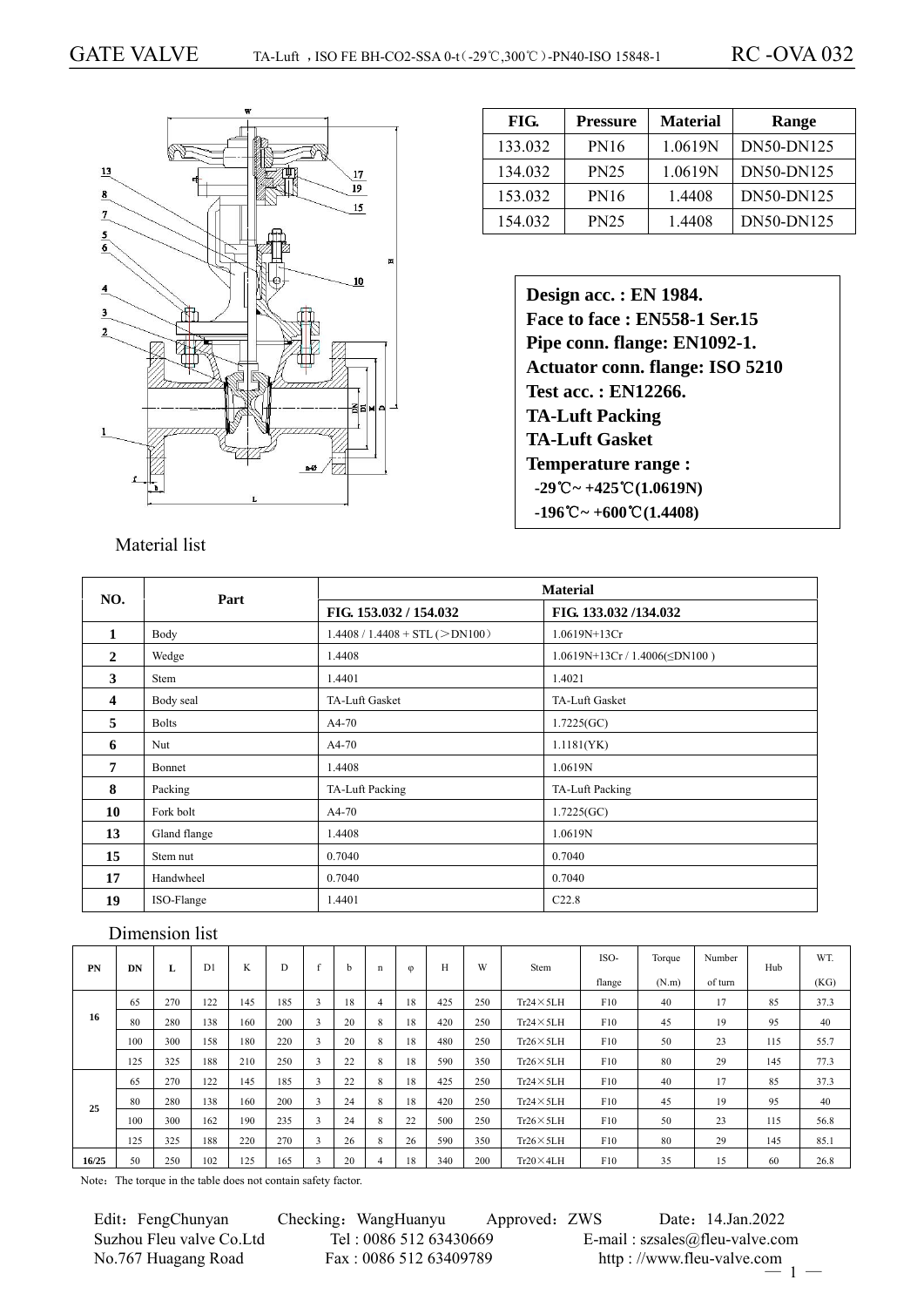

## **FIG. Pressure Material Range**  133.032 | PN16 | 1.0619N | DN150-DN1200 153.032 | PN16 | 1.4408 | DN150-DN1200

| Design acc.: EN 1984.                                             |
|-------------------------------------------------------------------|
| Face to face: EN558-1 Ser.15                                      |
| Pipe conn. flange : EN1092-1.                                     |
| <b>Actuator conn. flange: ISO 5210</b>                            |
| <b>Test acc.: EN12266.</b>                                        |
| <b>TA-Luft Packing</b>                                            |
| <b>TA-Luft Gasket</b>                                             |
| <b>Temperature range:</b>                                         |
| $-29^{\circ}\text{C} \sim +425^{\circ}\text{C} (1.0619 \text{N})$ |
| $-196^{\circ}\text{C} \sim +600^{\circ}\text{C} (1.4408)$         |

### Material list

| NO.          | Part         |                        | <b>Material</b>               |
|--------------|--------------|------------------------|-------------------------------|
|              |              | FIG. 153.032           | FIG. 133.032                  |
| $\mathbf{1}$ | <b>Body</b>  | $1.4408 + STL$         | 1.0619N+13Cr                  |
| $\gamma$     | Wedge        | .4408                  | 1.0619N+13Cr / 1.4006(≤DN100) |
| 3            | Stem         | 1.4401                 | 1.4021                        |
| 4            | Body seal    | TA-Luft Gasket         | TA-Luft Gasket                |
|              | <b>Bolts</b> | $A4-70$                | 1.7225(GC)                    |
| 6            | Nut          | $A4-70$                | 1.1181(YK)                    |
| 7            | Bonnet       | 1.4408                 | 1.0619N                       |
| 8            | Packing      | <b>TA-Luft Packing</b> | <b>TA-Luft Packing</b>        |
| 10           | Bolt         | $A4-70$                | 1.7225(GC)                    |
| 13           | Gland flange | .4408                  | 1.0619N                       |
| 14           | Yoke         | 1.4408                 | 1.0619N                       |
| 15           | Stem nut     | 0.7040                 | 0.7040                        |
| 17           | Handwheel    | 0.7040                 | 0.7040                        |
| 18           | Lock nut     | 1.4021                 | 1.1181                        |
| 21           | ISO-Flange   | .4401                  | C22.8                         |

## Dimension list

| <b>PN</b> | DN   | L    | D1   | K    | D    |   | h. | n  | φ  | Н    | W    | Stem                     | ISO-            | Torque | Number  | Hub  | WT.  |
|-----------|------|------|------|------|------|---|----|----|----|------|------|--------------------------|-----------------|--------|---------|------|------|
|           |      |      |      |      |      |   |    |    |    |      |      |                          | flange          | (N.m)  | of turn |      | (KG) |
|           | 150  | 350  | 212  | 240  | 285  |   | 22 | 8  | 22 | 670  | 400  | $Tr28 \times 5LH$        | F10             | 90     | 34      | 170  | 107  |
|           | 200  | 400  | 268  | 295  | 340  |   | 24 | 12 | 22 | 830  | 400  | $Tr32\times 6LH$         | F14             | 150    | 36      | 216  | 152  |
|           | 250  | 450  | 320  | 355  | 405  |   | 26 | 12 | 26 | 955  | 450  | $Tr36\times 6LH$         | F14             | 200    | 46      | 276  | 262  |
|           | 300  | 500  | 378  | 410  | 460  |   | 28 | 12 | 26 | 1145 | 500  | $Tr40 \times 7LH$        | F14             | 310    | 46      | 322  | 405  |
|           | 350  | 550  | 438  | 470  | 520  |   | 30 | 16 | 26 | 1210 | 500  | $Tr40 \times 7LH$        | F <sub>16</sub> | 400    | 53      | 371  | 426  |
|           | 400  | 600  | 490  | 525  | 580  |   | 32 | 16 | 30 | 1390 | 600  | $Tr44 \times 8LH$        | F <sub>16</sub> | 450    | 53      | 424  | 630  |
| 16        | 500  | 700  | 610  | 650  | 715  |   | 36 | 20 | 33 | 1730 | 700  | $Tr50 \times 8LH$        | F25             | 700    | 67      | 536  | 1015 |
|           | 600  | 800  | 725  | 770  | 840  |   | 40 | 20 | 36 | 2120 | 750  | $Tr60 \times 9LH$        | F30             | 1200   | 72      | 648  | 1309 |
|           | 700  | 900  | 795  | 840  | 910  |   | 42 | 24 | 36 | 2320 | 860  | $Tr65 \times 20($ P10)LH | F30             | 2020   | 38      | 760  | 2079 |
|           | 800  | 1000 | 900  | 950  | 1025 |   | 42 | 24 | 39 | 3200 | 1200 | $Tr70 \times 20($ P10)LH | F30             | 3120   | 44      | 880  | 3228 |
|           | 900  | 1100 | 1000 | 1050 | 1125 | 5 | 44 | 28 | 39 | 4400 | 1200 | $Tr75 \times 20$ (P10)LH | F35             | 4570   | 49      | 980  | 3708 |
|           | 1000 | 1200 | 1115 | 1170 | 1255 |   | 46 | 28 | 42 | 4700 | 1200 | $Tr80 \times 20($ P10)LH | F40             | 6250   | 55      | 1100 | 5283 |
|           | 1200 | 1400 | 1330 | 1390 | 1485 |   | 52 | 32 | 48 | 5200 | 1400 | $Tr85 \times 24$ (P12)LH | F40             | 8840   | 56      | 1344 | 7858 |

Note: The torque in the table does not contain safety factor.

 Edit:FengChunyan Checking:WangHuanyu Approved:ZWS Date:14.Jan.2022 Suzhou Fleu valve Co.Ltd Tel : 0086 512 63430669 E-mail : szsales@fleu-valve.com<br>No.767 Huagang Road Fax : 0086 512 63409789 http : //www.fleu-valve.com No.767 Huagang Road Fax : 0086 512 63409789 http : //www.fleu-valve.com

 $-2-$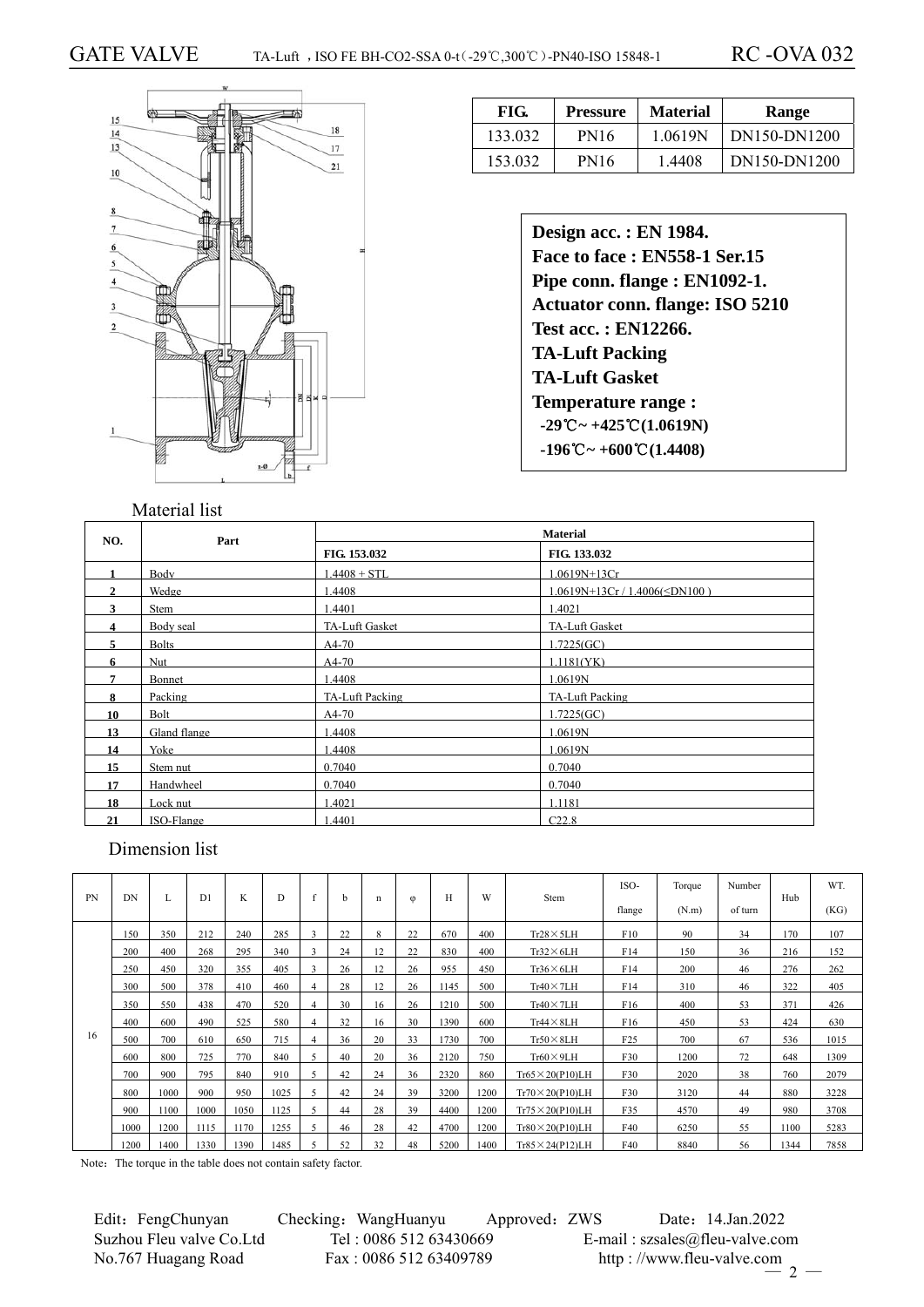

| FIG.    | <b>Pressure</b> | <b>Material</b> | Range        |
|---------|-----------------|-----------------|--------------|
| 134.032 | <b>PN25</b>     | 1.0619N         | DN150-DN1200 |
| 154.032 | <b>PN25</b>     | 1.4408          | DN150-DN1200 |

**Design acc. : EN 1984. Face to face : EN558-1 Ser.15 Pipe conn. flange: EN1092-1. Actuator conn. flange: ISO 5210 Test acc. : EN12266. TA-Luft Packing TA-Luft Gasket Temperature range : -29**℃**~ +425**℃**(1.0619N) -196**℃**~ +600**℃**(1.4408)** 

#### **Material NO. Part FIG. 154.032 FIG. 134.032** 1 **Body** 1.4408 + STL 1.0619N+13Cr **2 1.4408** 1.4408 **1.0619N+13Cr** / 1.4406(≤DN100) **3** Stem 1.4401 1.4021 **4** Body seal TA-Luft Gasket TA-Luft Gasket TA-Luft Gasket **5** Bolts A4-70 1.7225(GC) **6** Nut A4-70 1.1181(YK) **7 Bonnet** 1.4408 1.0619N **8** Packing TA-Luft Packing TA-Luft Packing TA-Luft Packing **10** Bolt A4-70 1.7225(GC) **13 Gland flange** 1.4408 1.0619N **14** Yoke 1.4408 1.460 1.0619N **15** Ste<u>m nut 0.7040</u> 0.7040 0.7040 **17 Handwheel 0.7040 0.7040 0.7040 18** Lock nut 1.4021 1.1181 **21** ISO-Flange 1.4401 C22.8

### Dimension list

| <b>PN</b> | DN   |      | D <sub>1</sub> | K    | D    |   | h  | n  | $\omega$ | Н    | W    | Stem                      | ISO-<br>flange  | Torque<br>(N.m) | Number<br>of turn | Hub  | WT.<br>(KG) |
|-----------|------|------|----------------|------|------|---|----|----|----------|------|------|---------------------------|-----------------|-----------------|-------------------|------|-------------|
|           | 150  | 350  | 218            | 250  | 300  | 3 | 28 | 8  | 26       | 670  | 400  | $Tr28 \times 5LH$         | F14             | 90              | 34                | 170  | 114         |
|           | 200  | 400  | 278            | 310  | 360  |   | 30 | 12 | 26       | 830  | 400  | $Tr32\times 6LH$          | F14             | 160             | 36                | 216  | 164         |
|           | 250  | 450  | 335            | 370  | 425  |   | 32 | 12 | 30       | 955  | 450  | $Tr36\times 6LH$          | F14             | 220             | 46                | 276  | 272         |
|           | 300  | 500  | 395            | 430  | 485  | 4 | 34 | 16 | 30       | 1145 | 500  | $Tr40 \times 7LH$         | F14             | 330             | 46                | 322  | 413         |
|           | 350  | 550  | 450            | 490  | 555  | 4 | 38 | 16 | 33       | 1210 | 500  | $Tr40 \times 7LH$         | F <sub>16</sub> | 420             | 53                | 371  | 426         |
|           | 400  | 600  | 505            | 550  | 620  | 4 | 40 | 16 | 36       | 1390 | 600  | $Tr44 \times 8LH$         | F <sub>16</sub> | 500             | 53                | 424  | 631         |
| 25        | 500  | 700  | 615            | 660  | 730  | 4 | 44 | 20 | 36       | 1730 | 700  | $Tr50 \times 8LH$         | F25             | 750             | 67                | 536  | 1091        |
|           | 600  | 800  | 720            | 770  | 845  |   | 46 | 20 | 39       | 2120 | 750  | $Tr60 \times 9LH$         | F30             | 1300            | 72                | 648  | 1348        |
|           | 700  | 900  | 820            | 875  | 960  |   | 50 | 24 | 42       | 2320 | 860  | $Tr65 \times 20(P10) LH$  | F35             | 2380            | 38                | 760  | 2183        |
|           | 800  | 1000 | 930            | 990  | 1085 |   | 54 | 24 | 48       | 3200 | 1200 | $Tr70 \times 20 (P10) LH$ | F35             | 3650            | 44                | 880  | 3389        |
|           | 900  | 1100 | 1030           | 1090 | 1185 | 5 | 58 | 28 | 48       | 4400 | 1200 | $Tr75 \times 20($ P10)LH  | F40             | 5290            | 49                | 980  | 3893        |
|           | 1000 | 1200 | 1140           | 1210 | 1320 |   | 62 | 28 | 56       | 4700 | 1200 | $Tr80 \times 20($ P10)LH  | F40             | 7560            | 55                | 1100 | 5547        |
|           | 1200 | 1400 | 1350           | 1420 | 1530 |   | 70 | 32 | 56       | 5200 | 1400 | $Tr85 \times 24($ P12)LH  | F48             | 9870            | 56                | 1344 | 8251        |

Note: The torque in the table does not contain safety factor.

| Edit: FengChunyan        | Ch@ |
|--------------------------|-----|
| Suzhou Fleu valve Co.Ltd |     |
| No.767 Huagang Road      |     |

ecking: WangHuanyu Approved: ZWS Date: 14.Jan.2022 Tel :  $0.086$  512 63430669 E-mail : szsales@fleu-valve.com Fax : 0086 512 63409789 http : //www.fleu-valve.com  $\frac{1}{3}$  —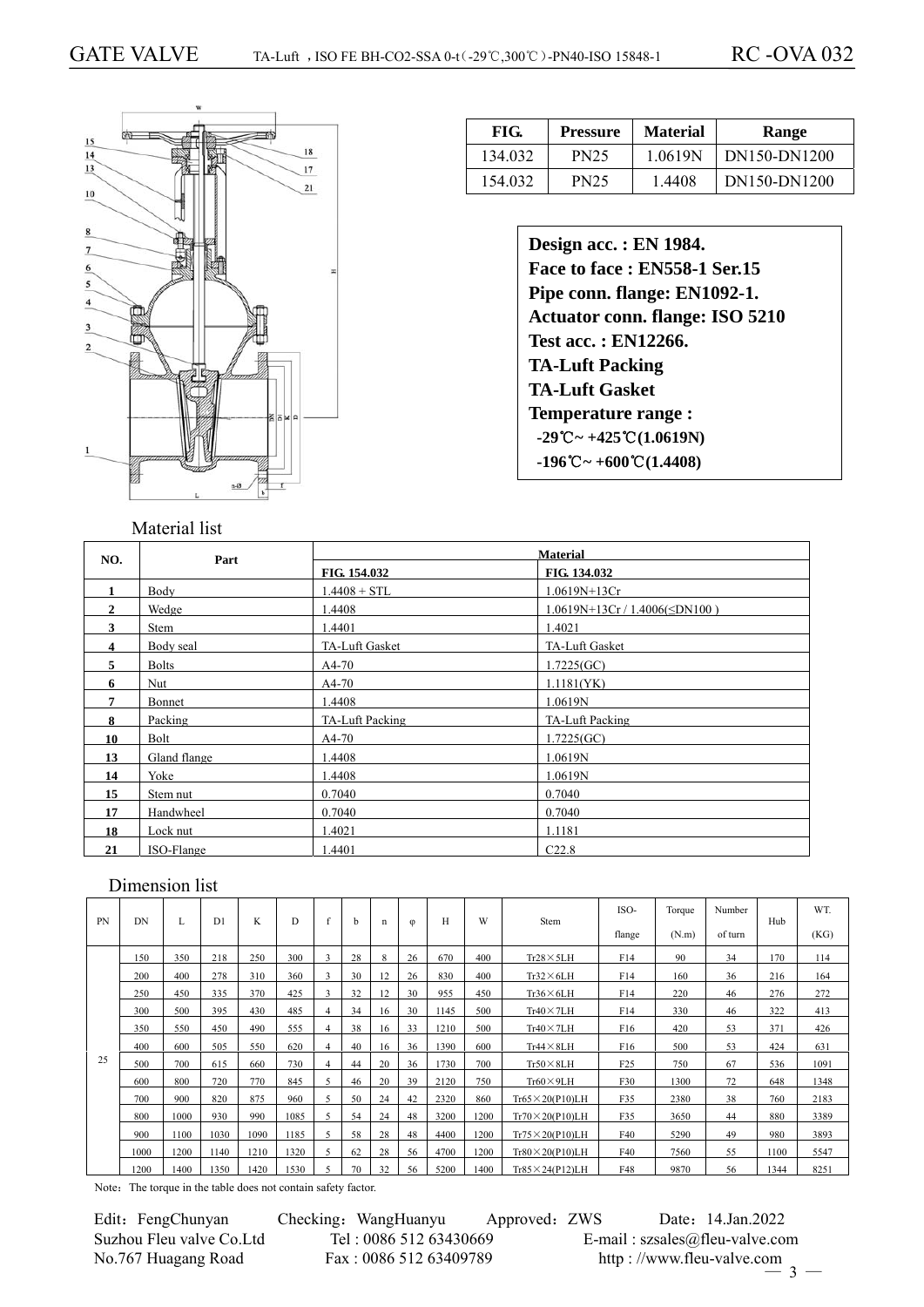

| FIG.    | <b>Pressure</b> | <b>Material</b> | Range      |
|---------|-----------------|-----------------|------------|
| 135.032 | <b>PN40</b>     | 1.0619N         | DN50-DN125 |
| 155.032 | PN40            | 1.4408          | DN50-DN125 |

| Design acc.: EN 1984.                                           |
|-----------------------------------------------------------------|
| Face to face: EN558-1 Ser.26                                    |
| Pipe conn. flange : EN1092-1.                                   |
| <b>Actuator conn. flange: ISO 5210</b>                          |
| <b>Test acc. : EN12266.</b>                                     |
| <b>TA-Luft Packing</b>                                          |
| <b>TA-Luft Gasket</b>                                           |
| <b>Temperature range:</b>                                       |
| $-29^{\circ}\text{C} \sim +425^{\circ}\text{C}(1.0619\text{N})$ |
| $-196^{\circ}\text{C} \sim +600^{\circ}\text{C} (1.4408)$       |

| NO.                     | Part         |                                  | <b>Material</b>                   |  |  |  |  |
|-------------------------|--------------|----------------------------------|-----------------------------------|--|--|--|--|
|                         |              | FIG. 155.032                     | FIG. 135.032                      |  |  |  |  |
| $\mathbf{1}$            | Body         | $1.4408 / 1.4408 + STL (>DN100)$ | 1.0619N+13Cr                      |  |  |  |  |
| $\mathbf{2}$            | Wedge        | 1.4408                           | $1.0619N+13Cr/1.4006(\leq DN100)$ |  |  |  |  |
| 3                       | Stem         | 1.4401                           | 1.4021                            |  |  |  |  |
| $\overline{\mathbf{4}}$ | Body seal    | TA-Luft Gasket                   | TA-Luft Gasket                    |  |  |  |  |
| 5                       | <b>Bolts</b> | A4-70                            | 1.7225(GC)                        |  |  |  |  |
| 6                       | Nut          | $A4-70$                          | 1.1181(YK)                        |  |  |  |  |
| 7                       | Bonnet       | 1.4408                           | 1.0619N                           |  |  |  |  |
| 8                       | Packing      | TA-Luft Packing                  | TA-Luft Packing                   |  |  |  |  |
| 10                      | Fork bolt    | A4-70                            | 1.7225(GC)                        |  |  |  |  |
| 13                      | Gland flange | 1.4408                           | 1.0619N                           |  |  |  |  |
| 15                      | Stem nut     | 0.7040                           | 0.7040                            |  |  |  |  |
| 17                      | Handwheel    | 0.7040                           | 0.7040                            |  |  |  |  |
| 19                      | ISO-Flange   | 1.4401                           | C22.8                             |  |  |  |  |

## Dimension list

| <b>PN</b> | DN  | L   | D1  | K   | D   | c              | b  | n | $\varphi$ | Н   | W    | Stem              | ISO-<br>flange | Torque<br>(N.m) | Number<br>of turn | Hub | WT.<br>(KG) |
|-----------|-----|-----|-----|-----|-----|----------------|----|---|-----------|-----|------|-------------------|----------------|-----------------|-------------------|-----|-------------|
|           | 50  | 250 | 102 | 125 | 165 | 3              | 20 | 4 | 18        | 340 | 200  | $Tr20 \times 4LH$ | F10            | 35              | 15                | 60  | 26.8        |
|           | 65  | 290 | 122 | 145 | 185 | 3              | 22 | 8 | 18        | 415 | 39.3 | $Tr24 \times 5LH$ | F10            | 40              | 17                | 85  | 39.3        |
| 40        | 80  | 310 | 138 | 160 | 200 | $\overline{3}$ | 24 | 8 | 18        | 420 | 250  | $Tr24 \times 5LH$ | F10            | 50              | 19                | 95  | 42.8        |
|           | 100 | 350 | 162 | 190 | 235 | 3              | 24 | 8 | 22        | 485 | 250  | $Tr26 \times 5LH$ | F10            | 55              | 23                | 115 | 63.6        |
|           | 125 | 400 | 188 | 220 | 270 | 3              | 26 | 8 | 26        | 590 | 350  | $Tr26 \times 5LH$ | F14            | 90              | 29                | 145 | 88          |

Note: The torque in the table does not contain safety factor.

Edit: FengChunyan Checking: WangHuanyu Approved: ZWS Date: 14.Jan.2022 Suzhou Fleu valve Co.Ltd Tel : 0086 512 63430669 E-mail : szsales@fleu-valve.com No.767 Huagang Road Fax : 0086 512 63409789 http : //www.fleu-valve.com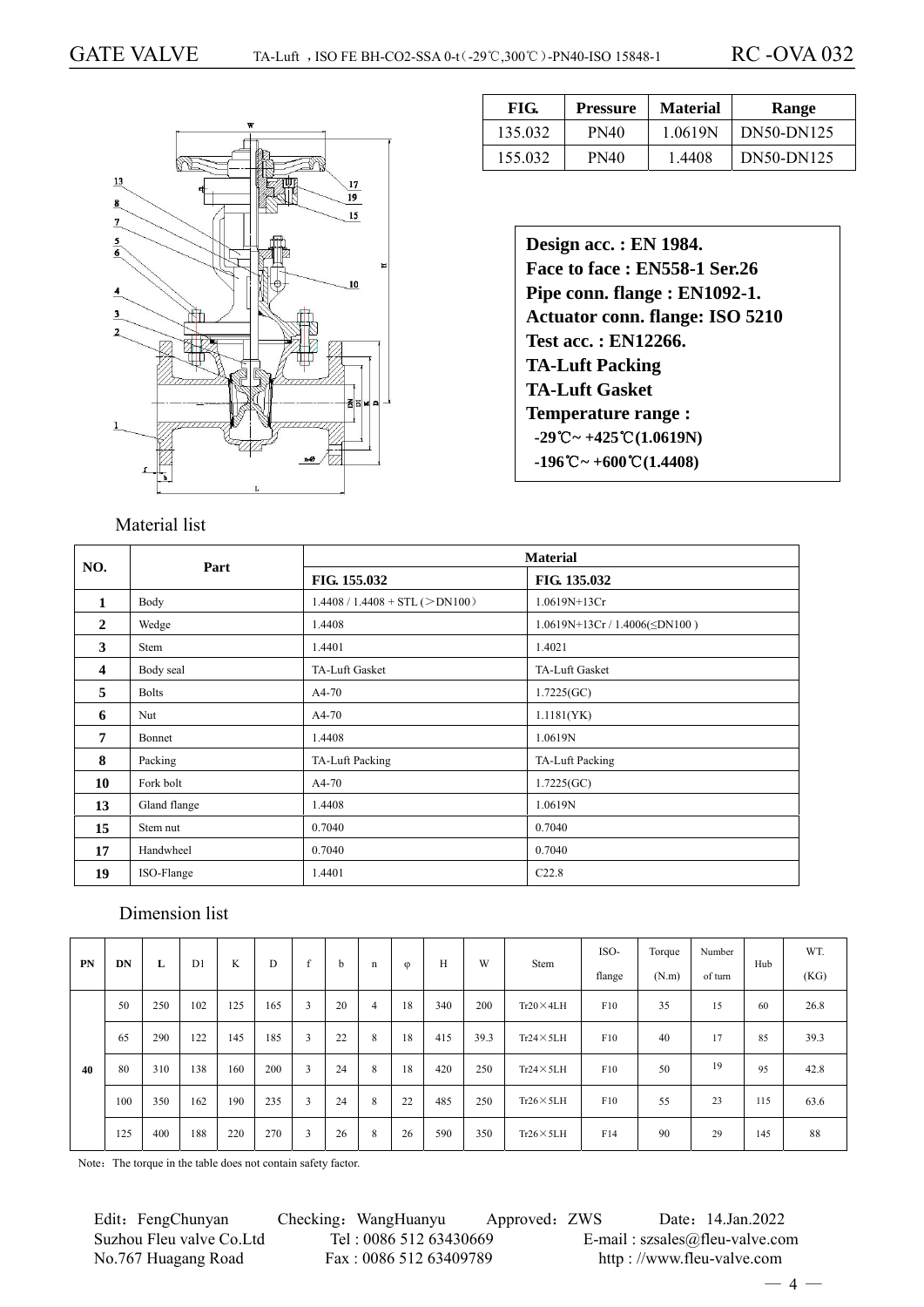

| FIG.    | Pressure | <b>Material</b> | Range       |  |  |
|---------|----------|-----------------|-------------|--|--|
| 135.032 | PN40     | 1.0619N         | DN150-DN600 |  |  |
| 155.032 | PN40     | 1.4408          | DN150-DN600 |  |  |

| Design acc. : EN 1984.                                            |
|-------------------------------------------------------------------|
| Face to face: EN558-1 Ser.26                                      |
| Pipe conn. flange : EN1092-1.                                     |
| <b>Actuator conn. flange: ISO 5210</b>                            |
| Test acc.: EN12266.                                               |
| <b>TA-Luft Packing</b>                                            |
| <b>TA-Luft Gasket</b>                                             |
| <b>Temperature range:</b>                                         |
| $-29^{\circ}\text{C} \sim +425^{\circ}\text{C} (1.0619 \text{N})$ |
| $-196^{\circ}\text{C} \sim +600^{\circ}\text{C} (1.4408)$         |

|              |              |                 | <b>Material</b>                   |
|--------------|--------------|-----------------|-----------------------------------|
| NO.          | Part         | FIG. 155.032    | FIG. 135.032                      |
| 1            | Body         | $1.4408 + STL$  | 1.0619N+13Cr                      |
| $\mathbf{2}$ | Wedge        | 1.4408          | $1.0619N+13Cr/1.4006(\leq DN100)$ |
| 3            | Stem         | 1.4401          | 1.4021                            |
| 4            | Body seal    | TA-Luft Gasket  | TA-Luft Gasket                    |
| 5            | <b>Bolts</b> | $A4-70$         | 1.7225(GC)                        |
| 6            | Nut          | $A4-70$         | 1.1181(YK)                        |
| 7            | Bonnet       | 1.4408          | 1.0619N                           |
| 8            | Packing      | TA-Luft Packing | TA-Luft Packing                   |
| 10           | Bolt         | A4-70           | 1.7225(GC)                        |
| 13           | Gland flange | 1.4408          | 1.0619N                           |
| 14           | Yoke         | 1.4408          | 1.0619N                           |
| 15           | Stem nut     | 0.7040          | 0.7040                            |
| 17           | Handwheel    | 0.7040          | 0.7040                            |
| 18           | Lock nut     | 1.4021          | 1.1181                            |
| 21           | ISO-Flange   | 1.4401          | C22.8                             |

## Dimension list

| PN | DN  |      | D <sub>1</sub> | K   | D   | c                        |    |    |           | Н    | W   | Stem                      | ISO-            | Torque | Number  | Hub | WT.  |
|----|-----|------|----------------|-----|-----|--------------------------|----|----|-----------|------|-----|---------------------------|-----------------|--------|---------|-----|------|
|    |     | L    |                |     |     |                          | h. | n  | $\varphi$ |      |     |                           | flange          | (N.m)  | of turn |     | (KG) |
|    | 150 | 450  | 218            | 250 | 300 | 3                        | 28 | 8  | 26        | 670  | 400 | $Tr28 \times 5LH$         | F14             | 100    | 34      | 170 | 118  |
|    | 200 | 550  | 285            | 320 | 375 | $\sim$<br>$\mathfrak{p}$ | 34 | 12 | 30        | 830  | 400 | $Tr32\times 6LH$          | F14             | 170    | 36      | 216 | 196  |
|    | 250 | 650  | 345            | 385 | 450 | $\overline{\mathbf{3}}$  | 38 | 12 | 33        | 955  | 450 | $Tr36\times 6LH$          | F14             | 230    | 46      | 276 | 339  |
| 40 | 300 | 750  | 410            | 450 | 515 | 4                        | 42 | 16 | 33        | 1145 | 500 | $Tr44 \times 7LH$         | F14             | 350    | 40      | 320 | 495  |
|    | 350 | 850  | 465            | 510 | 580 | 4                        | 46 | 16 | 36        | 1210 | 500 | $Tr46 \times 8LH$         | F <sub>16</sub> | 450    | 53      | 371 | 757  |
|    | 400 | 950  | 535            | 585 | 660 | 4                        | 50 | 16 | 39        | 1390 | 600 | $Tr48 \times 8LH$         | F <sub>16</sub> | 550    | 53      | 424 | 1004 |
|    | 500 | 1150 | 615            | 670 | 755 | 4                        | 52 | 20 | 39        | 1730 | 700 | $Tr55 \times 9LH$         | F25             | 800    | 67      | 536 | 1567 |
|    | 600 | 1350 | 735            | 795 | 890 |                          | 60 | 20 | 48        | 2120 | 750 | $Tr65 \times 20 (P10) LH$ | F30             | 1500   | 32      | 640 | 2810 |

Note: The torque in the table does not contain safety factor.

| Edit: FengChunyan        | C |
|--------------------------|---|
| Suzhou Fleu valve Co.Ltd |   |
| No.767 Huagang Road      |   |

hecking: WangHuanyu Approved: ZWS Date: 14.Jan.2022 Tel : 0086 512 63430669<br>
Fax : 0086 512 63409789<br>
Http : //www.fleu-valve.com http://www.fleu-valve.com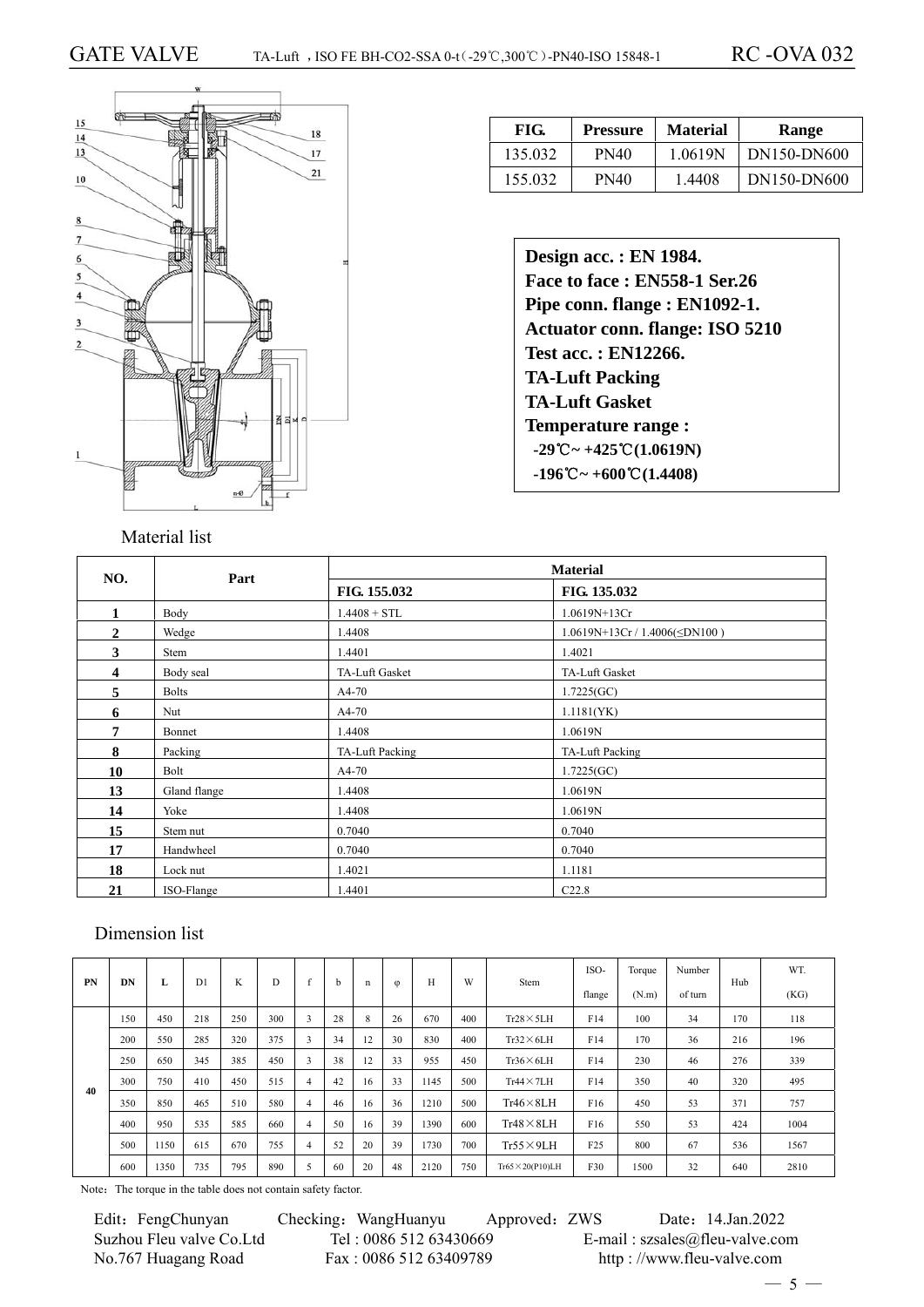

| FIG.                           | <b>Pressure</b> | <b>Material</b> | Range      |
|--------------------------------|-----------------|-----------------|------------|
| $133.032 +$ spring load system | PN16            | 1.0619N         | DN50-DN125 |
| $134.032 +$ spring load system | <b>PN25</b>     | 1.0619N         | DN50-DN125 |
| $153.032 +$ spring load system | <b>PN16</b>     | 1.4408          | DN50-DN125 |
| $154.032 +$ spring load system | <b>PN25</b>     | 1.4408          | DN50-DN125 |



 $11$ 

spring load system

**Design acc. : EN 1984. Face to face : EN558-1 Ser.15 Pipe conn. flange: EN1092-1. Actuator conn. flange: ISO 5210 Test acc. : EN12266. TA-Luft Packing TA-Luft Gasket Temperature range : -29℃ ~ +425℃ (1.0619N)**  $-196^{\circ}\text{C} \sim +600^{\circ}\text{C} (1.4408)$ 

### Material list

| NO.            | Part              | <b>Material</b>                                                     |                                                                   |  |  |  |  |  |  |  |  |
|----------------|-------------------|---------------------------------------------------------------------|-------------------------------------------------------------------|--|--|--|--|--|--|--|--|
|                |                   | FIG. $153.032$ +spring load system / $154.032$ + spring load system | FIG. $133.032+$ spring load system/ $134.032+$ spring load system |  |  |  |  |  |  |  |  |
| 1              | Body              | $1.4408 / 1.4408 + STL (>DN100)$                                    | $1.0619N+13Cr$                                                    |  |  |  |  |  |  |  |  |
| $\overline{2}$ | Wedge             | 1.4408                                                              | $1.0619N+13Cr/1.4006(5N100)$                                      |  |  |  |  |  |  |  |  |
| 3              | <b>Stem</b>       | 1.4401                                                              | 1.4021                                                            |  |  |  |  |  |  |  |  |
| 4              | Body seal         | <b>TA-Luft Gasket</b>                                               | <b>TA-Luft Gasket</b>                                             |  |  |  |  |  |  |  |  |
| 5              | <b>Bolts</b>      | $A4-70$                                                             | 1.7225(GC)                                                        |  |  |  |  |  |  |  |  |
| 6              | Nut               | $A4-70$                                                             | 1.1181(YK)                                                        |  |  |  |  |  |  |  |  |
| 7              | Bonnet            | 1.4408                                                              | 1.0619N                                                           |  |  |  |  |  |  |  |  |
| 8              | Packing           | TA-Luft Packing                                                     | TA-Luft Packing                                                   |  |  |  |  |  |  |  |  |
| 10             | Fork bolt         | $A4-70$                                                             | 1.7225(GC)                                                        |  |  |  |  |  |  |  |  |
| 11             | Belleville spring | 51CrV4                                                              | 51CrV4                                                            |  |  |  |  |  |  |  |  |
| 13             | Gland flange      | 1.4408                                                              | 1.0619N                                                           |  |  |  |  |  |  |  |  |
| 15             | Stem nut          | 0.7040                                                              | 0.7040                                                            |  |  |  |  |  |  |  |  |
| 17             | Handwheel         | 0.7040                                                              | 0.7040                                                            |  |  |  |  |  |  |  |  |
| 18             | Lock nut          | 1.4021                                                              | 1.1181                                                            |  |  |  |  |  |  |  |  |
| 19             | ISO-Flange        | 1.4401                                                              | C22.8                                                             |  |  |  |  |  |  |  |  |

#### Dimension list

| <b>PN</b> | DN  | L   | D <sub>1</sub> | K   | D   |                         | b  | n | $\varphi$ | Н   | W   | Stem              | ISO-   | Torque | Number  | Hub | WT.  |
|-----------|-----|-----|----------------|-----|-----|-------------------------|----|---|-----------|-----|-----|-------------------|--------|--------|---------|-----|------|
|           |     |     |                |     |     |                         |    |   |           |     |     |                   | flange | (N.m)  | of turn |     | (KG) |
|           | 65  | 270 | 122            | 145 | 185 | 3                       | 18 | 4 | 18        | 425 | 250 | $Tr24 \times 5LH$ | F10    | 40     | 17      | 85  | 37.3 |
| 16        | 80  | 280 | 138            | 160 | 200 | $\sim$<br>$\rightarrow$ | 20 | 8 | 18        | 420 | 250 | $Tr24 \times 5LH$ | F10    | 45     | 19      | 95  | 40   |
|           | 100 | 300 | 158            | 180 | 220 | 3                       | 20 | 8 | 18        | 480 | 250 | $Tr26 \times 5LH$ | F10    | 50     | 23      | 115 | 55.7 |
|           | 125 | 325 | 188            | 210 | 250 | 3                       | 22 | 8 | 18        | 590 | 350 | $Tr26 \times 5LH$ | F10    | 80     | 29      | 145 | 77.3 |
|           | 65  | 270 | 122            | 145 | 185 | $\mathbf{3}$            | 22 | 8 | 18        | 425 | 250 | $Tr24 \times 5LH$ | F10    | 40     | 17      | 85  | 37.3 |
| 25        | 80  | 280 | 138            | 160 | 200 | 3                       | 24 | 8 | 18        | 420 | 250 | $Tr24 \times 5LH$ | F10    | 45     | 19      | 95  | 40   |
|           | 100 | 300 | 162            | 190 | 235 | $\sim$<br>$\rightarrow$ | 24 | 8 | 22        | 500 | 250 | $Tr26 \times 5LH$ | F10    | 50     | 23      | 115 | 56.8 |
|           | 125 | 325 | 188            | 220 | 270 | 3                       | 26 | 8 | 26        | 590 | 350 | $Tr26 \times 5LH$ | F10    | 80     | 29      | 145 | 85.1 |
| 16/25     | 50  | 250 | 102            | 125 | 165 | 3                       | 20 | 4 | 18        | 340 | 200 | $Tr20 \times 4LH$ | F10    | 35     | 15      | 60  | 26.8 |

Note: The torque in the table does not contain safety factor.

No.767 Huagang Road Fax : 0086 512 63409789 http : //www.fleu-valve.com

Edit: FengChunyan Checking: WangHuanyu Approved: ZWS Date: 14.Jan.2022 Suzhou Fleu valve Co.Ltd Tel : 0086 512 63430669 E-mail : szsales@fleu-valve.com

 $-6 -$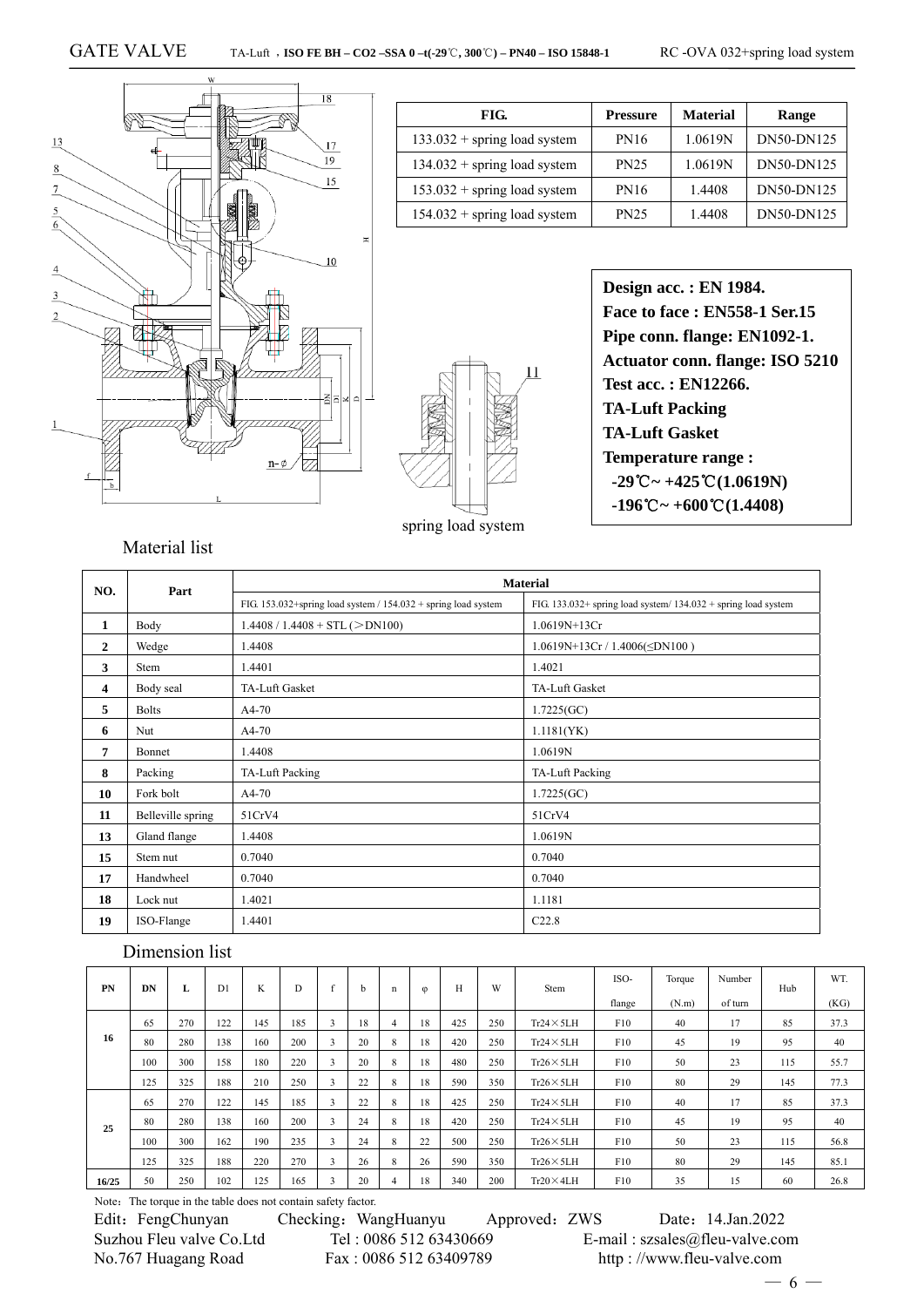

| FIG.                           | <b>Pressure</b> | <b>Material</b> | Range        |  |  |
|--------------------------------|-----------------|-----------------|--------------|--|--|
| $133.032 +$ spring load system | <b>PN16</b>     | 1.0619N         | DN150-DN1200 |  |  |
| $153.032 +$ spring load system | <b>PN16</b>     | 1.4408          | DN150-DN1200 |  |  |



spring load system

**Design acc. : EN 1984. Face to face : EN558-1 Ser.15 Pipe conn. flange : EN1092-1. Actuator conn. flange: ISO 5210 Test acc. : EN12266. TA-Luft Packing TA-Luft Gasket Temperature range : -29℃ ~ +425℃ (1.0619N) -196 ~ +** ℃ **600 (** ℃ **1.4408)** 

| NO.              | Part              |                                     | <b>Material</b>                     |
|------------------|-------------------|-------------------------------------|-------------------------------------|
|                  |                   | $FIG. 153.032 + spring load system$ | $FIG. 133.032 + spring load system$ |
| 1                | Body              | $1.4408 + STL$                      | 1.0619N+13Cr                        |
| $\boldsymbol{2}$ | Wedge             | .4408                               | $1.0619N+13Cr/1.4006(\leq DN100)$   |
| 3                | Stem              | 1.4401                              | 1.4021                              |
| 4                | Body seal         | TA-Luft Gasket                      | TA-Luft Gasket                      |
| 5                | <b>Bolts</b>      | $A4-70$                             | 1.7225(GC)                          |
| 6                | Nut               | $A4-70$                             | 1.1181(YK)                          |
| 7                | Bonnet            | 1.4408                              | 1.0619N                             |
| 8                | Packing           | TA-Luft Packing                     | TA-Luft Packing                     |
| 10               | Bolt              | $A4-70$                             | 1.7225(GC)                          |
| 11               | Belleville spring | 51CrV4                              | 51CrV4                              |
| 13               | Gland flange      | 1.4408                              | 1.0619N                             |
| 14               | Yoke              | 1.4408                              | 1.0619N                             |
| 15               | Stem nut          | 0.7040                              | 0.7040                              |
| 17               | Handwheel         | 0.7040                              | 0.7040                              |
| 18               | Lock nut          | 1.4021                              | 1.1181                              |
| 21               | ISO-Flange        | .4401                               | C22.8                               |

## Dimension list

| <b>PN</b> | DN   | L    | D <sub>1</sub> | K    | D    | h  | n  | $\Phi$ | H    | W    | Stem                     | ISO-            | Torque | Number  | Hub  | WT.  |
|-----------|------|------|----------------|------|------|----|----|--------|------|------|--------------------------|-----------------|--------|---------|------|------|
|           |      |      |                |      |      |    |    |        |      |      |                          | flange          | (N.m)  | of turn |      | (KG) |
|           | 150  | 350  | 212            | 240  | 285  | 22 | 8  | 22     | 670  | 400  | $Tr28 \times 5LH$        | F10             | 90     | 34      | 170  | 107  |
|           | 200  | 400  | 268            | 295  | 340  | 24 | 12 | 22     | 830  | 400  | $Tr32\times 6LH$         | F14             | 150    | 36      | 216  | 152  |
|           | 250  | 450  | 320            | 355  | 405  | 26 | 12 | 26     | 955  | 450  | $Tr36\times 6LH$         | F14             | 200    | 46      | 276  | 262  |
|           | 300  | 500  | 378            | 410  | 460  | 28 | 12 | 26     | 1145 | 500  | $Tr40 \times 7LH$        | F14             | 310    | 46      | 322  | 405  |
|           | 350  | 550  | 438            | 470  | 520  | 30 | 16 | 26     | 1210 | 500  | $Tr40 \times 7LH$        | F <sub>16</sub> | 400    | 53      | 371  | 426  |
|           | 400  | 600  | 490            | 525  | 580  | 32 | 16 | 30     | 1390 | 600  | $Tr44 \times 8LH$        | F16             | 450    | 53      | 424  | 630  |
| 16        | 500  | 700  | 610            | 650  | 715  | 36 | 20 | 33     | 1730 | 700  | $Tr50 \times 8LH$        | F25             | 700    | 67      | 536  | 1015 |
|           | 600  | 800  | 725            | 770  | 840  | 40 | 20 | 36     | 2120 | 750  | $Tr60 \times 9LH$        | F30             | 1200   | 72      | 648  | 1309 |
|           | 700  | 900  | 795            | 840  | 910  | 42 | 24 | 36     | 2320 | 860  | $Tr65 \times 20($ P10)LH | F30             | 2020   | 38      | 760  | 2079 |
|           | 800  | 1000 | 900            | 950  | 1025 | 42 | 24 | 39     | 3200 | 1200 | $Tr70 \times 20($ P10)LH | F30             | 3120   | 44      | 880  | 3228 |
|           | 900  | 1100 | 1000           | 1050 | 1125 | 44 | 28 | 39     | 4400 | 1200 | $Tr75 \times 20$ (P10)LH | F35             | 4570   | 49      | 980  | 3708 |
|           | 1000 | 1200 | 1115           | 1170 | 1255 | 46 | 28 | 42     | 4700 | 1200 | $Tr80 \times 20($ P10)LH | F40             | 6250   | 55      | 1100 | 5283 |
|           | 1200 | 1400 | 1330           | 1390 | 1485 | 52 | 32 | 48     | 5200 | 1400 | $Tr85 \times 24$ (P12)LH | F40             | 8840   | 56      | 1344 | 7858 |

Note: The torque in the table does not contain safety factor.

Edit: FengChunyan Checking: WangHuanyu Approved: ZWS Date: 14.Jan.2022 Suzhou Fleu valve Co.Ltd Tel : 0086 512 63430669 E-mail : szsales@fleu-valve.com No.767 Huagang Road Fax : 0086 512 63409789 http : //www.fleu-valve.com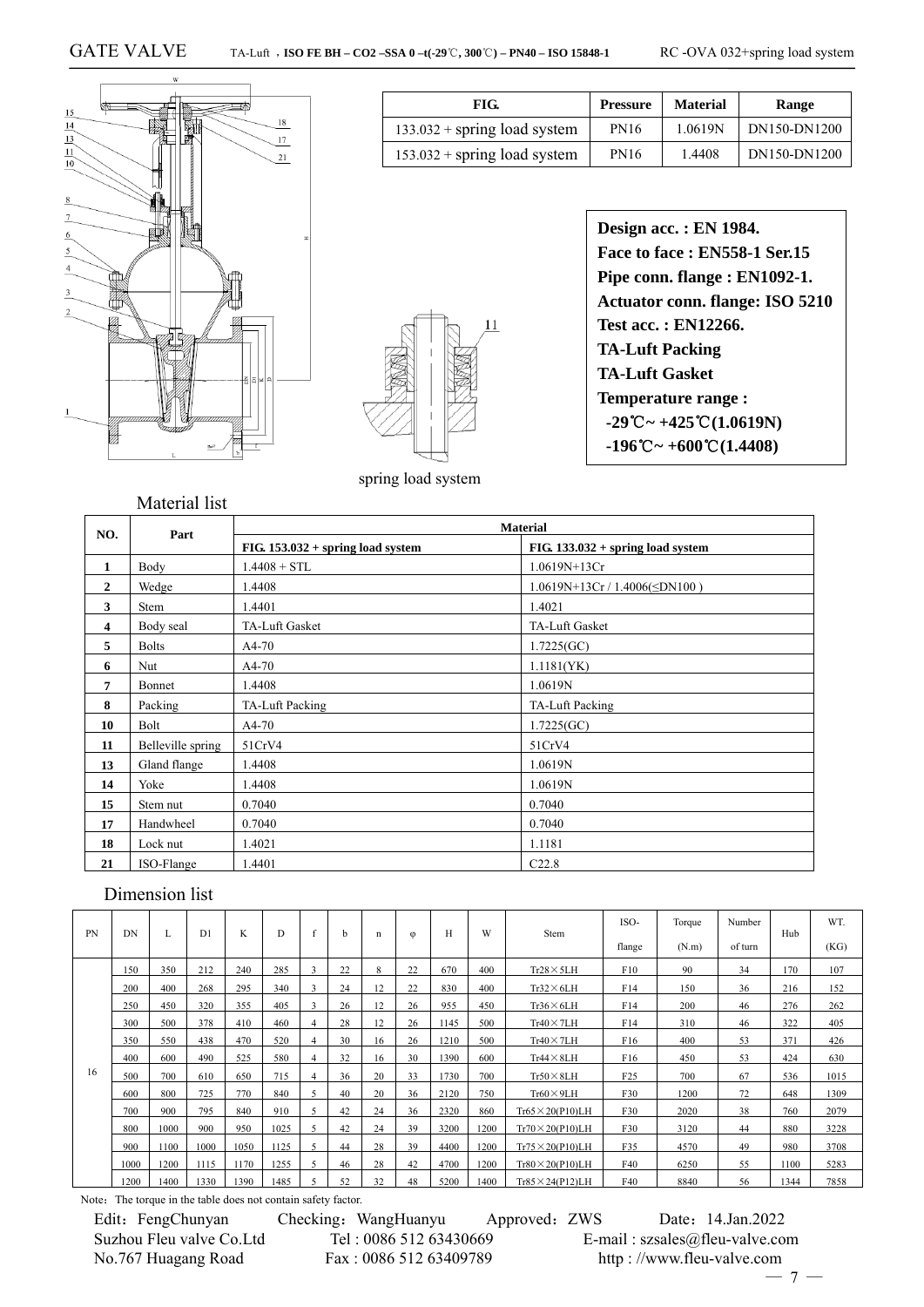

| FIG.                           | <b>Pressure</b> | <b>Material</b> | Range        |  |  |
|--------------------------------|-----------------|-----------------|--------------|--|--|
| $134.032 +$ spring load system | <b>PN25</b>     | 1.0619N         | DN150-DN1200 |  |  |
| $154.032 +$ spring load system | <b>PN25</b>     | 1.4408          | DN150-DN1200 |  |  |



**Design acc. : EN 1984. Face to face : EN558-1 Ser.15 Pipe conn. flange : EN1092-1. Actuator conn. flange: ISO 5210 Test acc. : EN12266. TA-Luft Packing TA-Luft Gasket Temperature range :**  $-29^{\circ}\text{C} \sim +425^{\circ}\text{C} (1.0619\text{N})$  $-196^{\circ}\text{C} \sim +600^{\circ}\text{C} (1.4408)$ 

## Material list

| NO.            | Part              |                                     | <b>Material</b>                      |
|----------------|-------------------|-------------------------------------|--------------------------------------|
|                |                   | $FIG. 154.032 + spring load system$ | $FIG. 134.032 + spring load system$  |
| $\mathbf{1}$   | Body              | $1.4408 + STL$                      | 1.0619N+13Cr                         |
| $\overline{2}$ | Wedge             | 1.4408                              | 1.0619N+13Cr / 1.4006( $\leq$ DN100) |
| 3              | Stem              | 1.4401                              | 1.4021                               |
| 4              | Body seal         | TA-Luft Gasket                      | TA-Luft Gasket                       |
| 5              | <b>Bolts</b>      | $A4-70$                             | 1.7225(GC)                           |
| 6              | Nut               | A4-70                               | 1.1181(YK)                           |
| 7              | Bonnet            | 1.4408                              | 1.0619N                              |
| 8              | Packing           | TA-Luft Packing                     | TA-Luft Packing                      |
| 10             | Bolt              | $A4-70$                             | 1.7225(GC)                           |
| 11             | Belleville spring | 51CrV4                              | 51CrV4                               |
| 13             | Gland flange      | 1.4408                              | 1.0619N                              |
| 14             | Yoke              | 1.4408                              | 1.0619N                              |
| 15             | Stem nut          | 0.7040                              | 0.7040                               |
| 17             | Handwheel         | 0.7040                              | 0.7040                               |
| 18             | Lock nut          | 1.4021                              | 1.1181                               |
| 21             | ISO-Flange        | 1.4401                              | C22.8                                |

### Dimension list

| <b>PN</b> | DN  |     | D <sub>1</sub> | ĸ   |     | c              | h  |    | $\omega$ | п    | W   | <b>Stem</b>       | ISO-<br>flange  | Torque<br>(N.m) | Numbe<br>r of | Hub | WT.<br>(KG) |
|-----------|-----|-----|----------------|-----|-----|----------------|----|----|----------|------|-----|-------------------|-----------------|-----------------|---------------|-----|-------------|
|           | 150 | 350 | 218            | 250 | 300 |                | 28 |    | 26       | 670  | 400 | $Tr28 \times 5LH$ | F14             | 90              | 34            | 170 | 114         |
|           | 200 | 400 | 278            | 310 | 360 |                | 30 | 12 | 26       | 830  | 400 | $Tr32\times 6LH$  | F14             | 160             | 36            | 216 | 164         |
|           | 250 | 450 | 335            | 370 | 425 |                | 32 | 12 | 30       | 955  | 450 | $Tr36\times 6LH$  | F14             | 220             | 46            | 276 | 272         |
| 25        | 300 | 500 | 395            | 430 | 485 | 4              | 34 | 16 | 30       | 1145 | 500 | $Tr40 \times 7LH$ | F14             | 330             | 46            | 322 | 413         |
|           | 350 | 550 | 450            | 490 | 555 | 4              | 38 | 16 | 33       | 1210 | 500 | $Tr40 \times 7LH$ | F16             | 420             | 53            | 371 | 426         |
|           | 400 | 600 | 505            | 550 | 620 | $\overline{4}$ | 40 | 16 | 36       | 1390 | 600 | $Tr44 \times 8LH$ | F <sub>16</sub> | 500             | 53            | 424 | 631         |
|           | 500 | 700 | 615            | 660 | 730 |                | 44 | 20 | 36       | 1730 | 700 | $Tr50 \times 8LH$ | F25             | 750             | 67            | 536 | 1091        |

Note: The torque in the table does not contain safety factor.

Edit: FengChunyan Checking: WangHuanyu Approved: ZWS Date: 14.Jan.2022 Suzhou Fleu valve Co.Ltd Tel : 0086 512 63430669 E-mail : szsales@fleu-valve.com No.767 Huagang Road Fax : 0086 512 63409789 http : //www.fleu-valve.com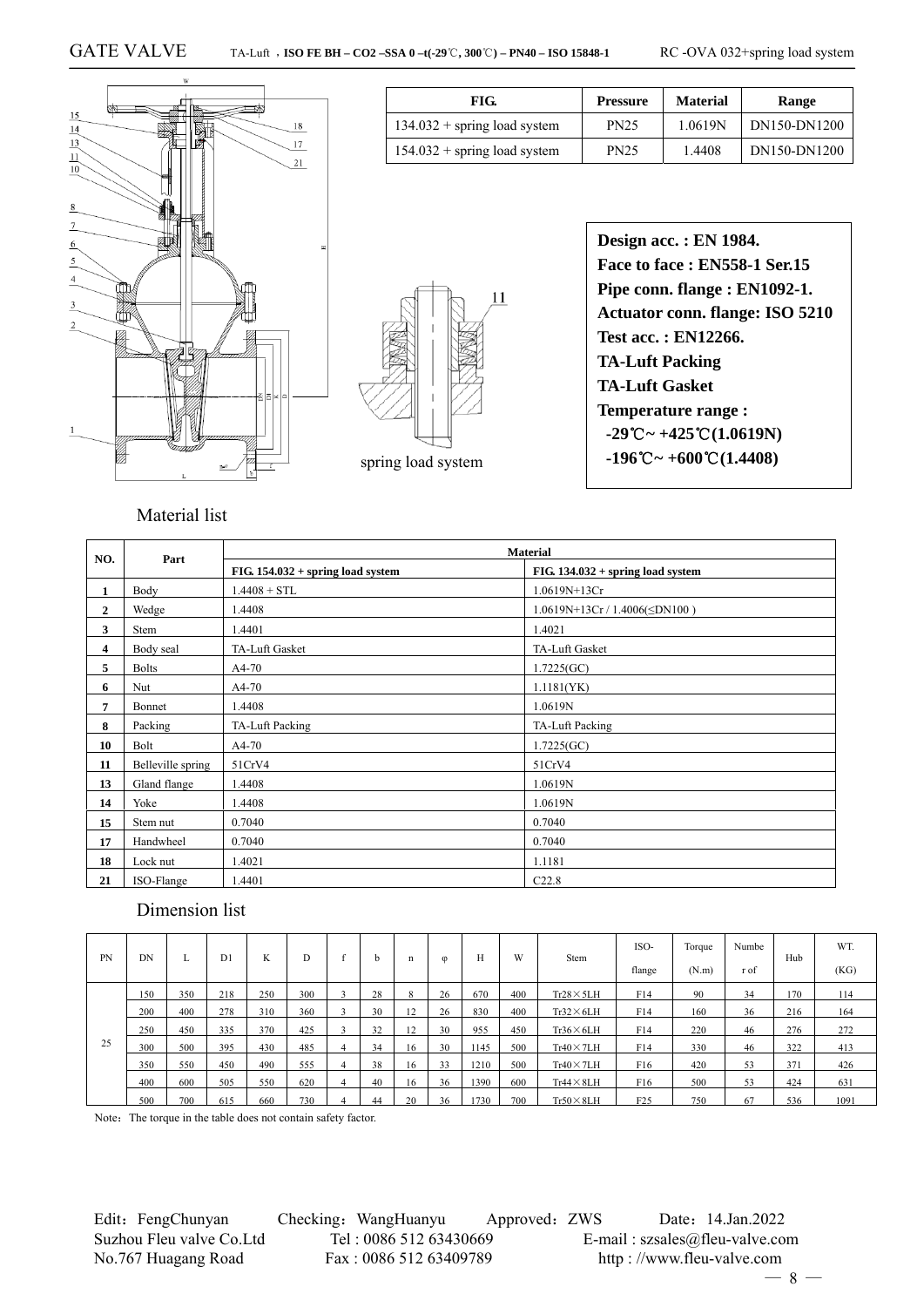

| FIG.                           | <b>Pressure</b> | <b>Material</b> | Range      |
|--------------------------------|-----------------|-----------------|------------|
| $135.032 +$ spring load system | <b>PN40</b>     | 1.0619N         | DN50-DN125 |
| $155.032 +$ spring load system | <b>PN40</b>     | 1.4408          | DN50-DN125 |



| Design acc. : EN 1984.                                           |
|------------------------------------------------------------------|
| Face to face: EN558-1 Ser.26                                     |
| Pipe conn. flange : EN1092-1.                                    |
| <b>Actuator conn. flange: ISO 5210</b>                           |
| Test acc.: EN12266.                                              |
| <b>TA-Luft Packing</b>                                           |
| <b>TA-Luft Gasket</b>                                            |
| <b>Temperature range:</b>                                        |
| $-29^{\circ}\text{C} \sim +425^{\circ}\text{C} (1.0619\text{N})$ |
| $-196^{\circ}\text{C} \sim +600^{\circ}\text{C} (1.4408)$        |
|                                                                  |

| NO.          | Part              |                                     | <b>Material</b>                     |
|--------------|-------------------|-------------------------------------|-------------------------------------|
|              |                   | $FIG. 155.032 + spring load system$ | $FIG. 135.032 + spring load system$ |
| $\mathbf{1}$ | Body              | $1.4408 / 1.4408 + STL (>DN100)$    | 1.0619N+13Cr                        |
| 2            | Wedge             | 1.4408                              | $1.0619N+13Cr/1.4006(\leq DN100)$   |
| 3            | Stem              | 1.4401                              | 1.4021                              |
| 4            | Body seal         | <b>TA-Luft Gasket</b>               | <b>TA-Luft Gasket</b>               |
| 5            | <b>Bolts</b>      | A4-70                               | 1.7225(GC)                          |
| 6            | Nut               | $A4-70$                             | 1.1181(YK)                          |
| 7            | Bonnet            | 1.4408                              | 1.0619N                             |
| 8            | Packing           | TA-Luft Packing                     | TA-Luft Packing                     |
| 10           | Fork bolt         | A4-70                               | 1.7225(GC)                          |
| 11           | Belleville spring | 51CrV4                              | 51CrV4                              |
| 13           | Gland flange      | 1.4408                              | 1.0619N                             |
| 15           | Stem nut          | 0.7040                              | 0.7040                              |
| 17           | Handwheel         | 0.7040                              | 0.7040                              |
| 18           | Lock nut          | 1.4021                              | 1.1181                              |
| 19           | ISO-Flange        | 1.4401                              | C22.8                               |

## Dimension list

| PN | DN  | L   | D <sub>1</sub> | K   | D   | $\epsilon$ | b  | n | $\varphi$ | Н   | W    | Stem              | ISO-<br>flange | Torque<br>(N.m) | Number<br>of turn | Hub | WT.<br>(KG) |
|----|-----|-----|----------------|-----|-----|------------|----|---|-----------|-----|------|-------------------|----------------|-----------------|-------------------|-----|-------------|
|    | 50  | 250 | 102            | 125 | 165 | 3          | 20 | 4 | 18        | 340 | 200  | $Tr20 \times 4LH$ | F10            | 35              | 15                | -60 | 26.8        |
|    | 65  | 290 | 122            | 145 | 185 | 3          | 22 | 8 | 18        | 415 | 39.3 | $Tr24 \times 5LH$ | F10            | 40              | 17                | 85  | 39.3        |
| 40 | 80  | 310 | 138            | 160 | 200 | 3          | 24 | 8 | 18        | 420 | 250  | $Tr24 \times 5LH$ | F10            | 50              | 19                | 95  | 42.8        |
|    | 100 | 350 | 162            | 190 | 235 | 3          | 24 | 8 | 22        | 485 | 250  | $Tr26 \times 5LH$ | F10            | 55              | 23                | 115 | 63.6        |
|    | 125 | 400 | 188            | 220 | 270 | 3          | 26 | 8 | 26        | 590 | 350  | $Tr26 \times 5LH$ | F14            | 90              | 29                | 145 | 88          |

Note: The torque in the table does not contain safety factor.

 Edit:FengChunyan Checking:WangHuanyu Approved:ZWS Date:14.Jan.2022 Suzhou Fleu valve Co.Ltd Tel : 0086 512 63430669 E-mail : szsales@fleu-valve.com<br>No.767 Huagang Road Fax : 0086 512 63409789 http : //www.fleu-valve.com No.767 Huagang Road Fax : 0086 512 63409789 http : //www.fleu-valve.com

— 9 —